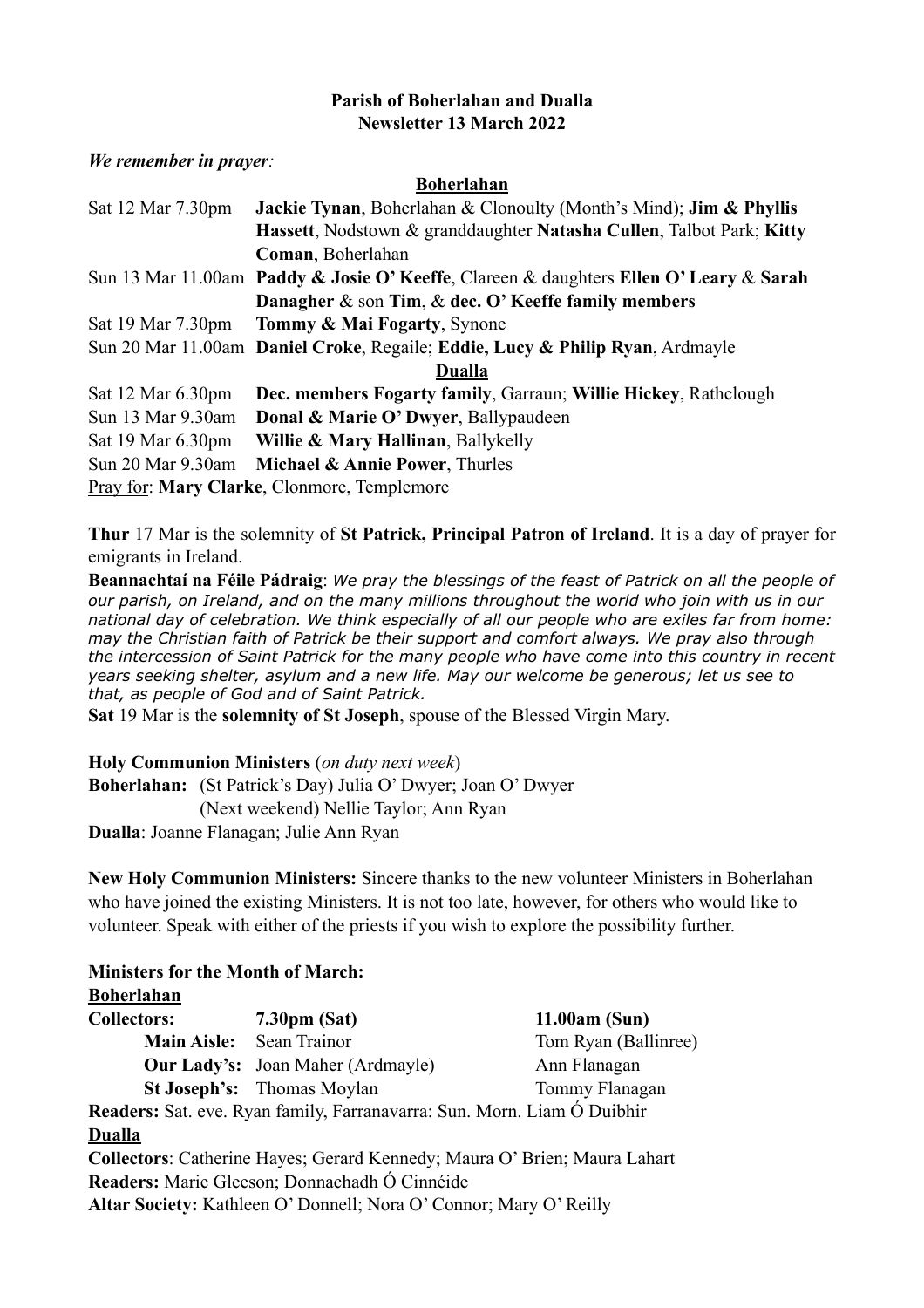**Lenten Talks at Glenstal Abbey**: There is a notice in the porch of the church giving all the details.

## **Covid and Safety in Church**

Here are some of the important current guidelines for our parish:

- 1. We suggest to those coming into the church to wear a face covering.
- 2. Please consider sanitising your hands entering and leaving the church.
- 3. Please continue to receive Holy Communion in the hand.
- 4. Current guidelines for choirs and singers remain in place.
- 5. The Collection Box is in the porch of the Church if you wish to make a contribution.
- 6. Guidelines are aimed at protecting and reassuring. We ask everyone to use good common sense in regard to these measures. We thank you for your wonderful cooperation thus far.

**Seeds of Hope:** The Diocesan Pastoral Development Office invites all parishioners to a meeting to present the pastoral plan Seeds of Hope on **Monday 14 Mar 7.30-9.00 pm at Holycross hall**. Many of you were involved in the listening process and your feedback is reflected in the plan. The Pastoral Team in our parish is dedicated to bringing the fruits of the plan to us locally. All welcome.

**Update on Boherlahan Hall Redevelopment:** The Community Astroturf pitch is a fantastic facility and is being used by Scoil San Isadóir and local sporting groups. Planning permission has been granted by Tipperary County Council for the redevelopment of the hall. Due to the scale of the redevelopment and increases in construction costs, a revised plan has been approved by the Department of Justice. The Department's IIP scheme is the main source of funding for the project. Work will commence after the necessary additional investors have been confirmed. In the interim, if any parties are interested in utilising the existing hall, please contact: boherlahancommunityassociation@gmail.com.

# **Prayer to St Roch (Protector against infectious diseases)**

O Blessed St Roch, Patron of the sick, look with mercy on those who suffer illness. Your power was so great when you were in this world, that by the sign of the Cross, many were healed of their diseases. Now that you are in heaven, your power is no less. Offer to God our intentions and tears and obtain for us the physical and spiritual health we seek. This we ask through Jesus Christ our Lord. Amen.

St Roch: Pray for us, that we may be relieved from all diseases of body and soul.

**Visitation of the Sick:** Hospitals and nursing homes are no longer permitted to provide a list of parishioners who are their patients or residents. This is due to the new law called General Data Protection Regulation (GDPR). If you have a family member in a hospital or nursing home, or at home, who would like a visit from a priest, please contact either priest of the parish. Your request will be very welcome.

**Ukraine Appeal:** Archbishop O' Reilly has invited support for this urgent appeal (see his letter on the church notice board). Anyone who wishes to donate may do so either through the Trócaire website, or by putting a donation into the collection box in the church porch: this will be forwarded to Trócaire by the parish.